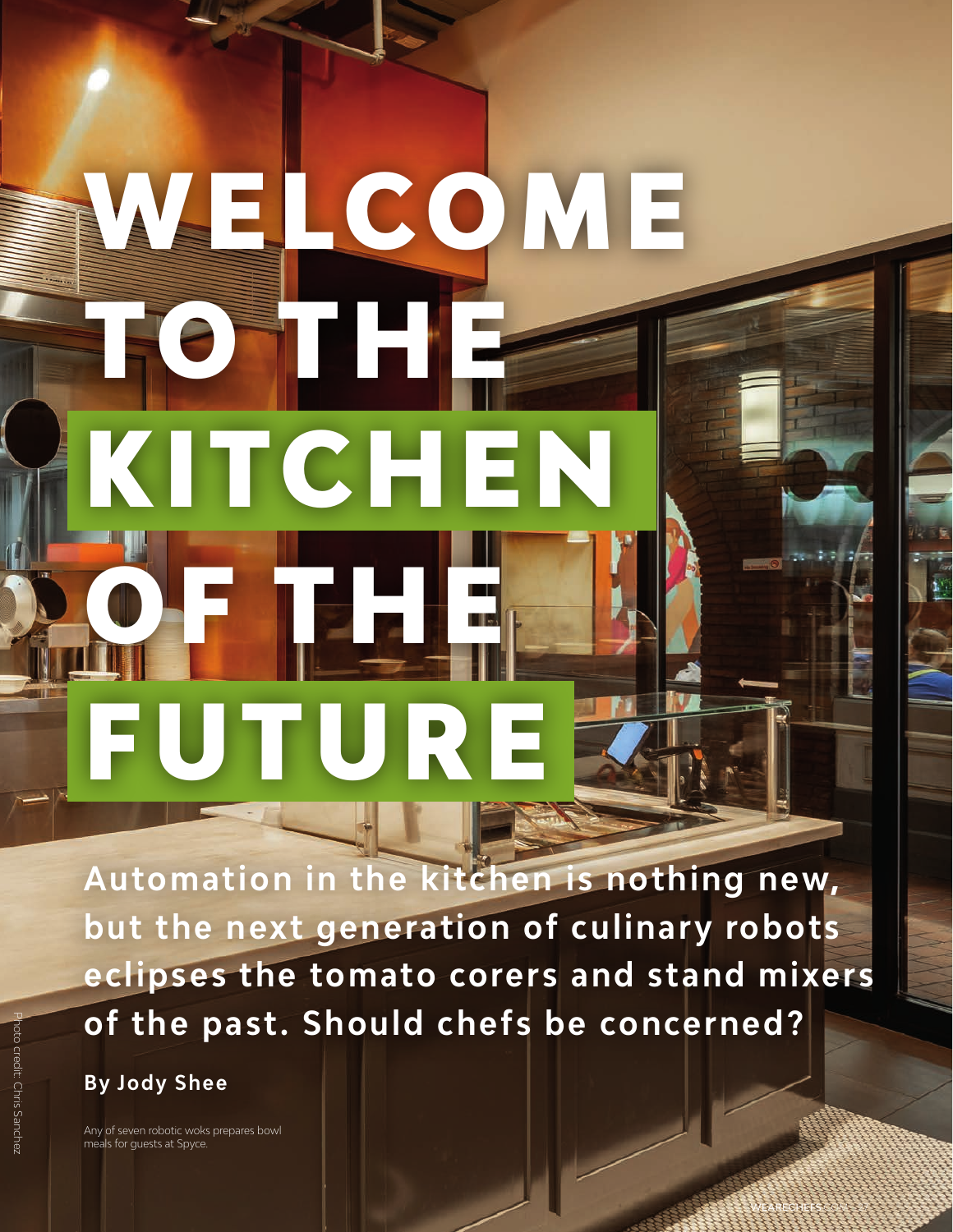"I WAS TRYING **TO FIGURE OUT IF THIS WAS COMPETITION OR JUST TECHNOLOGY** OR SOMETHING **TO ADAPT AS THE NEWEST GREATEST WAY OF DOING** THINGS."



Someday guests may ask why they can only get restaurant food when the restaurant is open, why they can only get it on premises and why it takes so long to prepare. The old operational paradigm is set for a makeover, and it's already happening — thanks to smart automated equipment.

Consider the expanding group of Hammond, Louisiana-based The Salad Station restaurants with an expected 30 company and franchised units operating by the end of 2019. Scott Henderson, president and founder of the pay-by-thepound self-service salad and food bar concept had his eye on Sally the robot from Redwood City, California-based Chowbotics for some time. "I was trying to figure out if this was competition or just technology or something to adapt as the newest greatest way of doing things," he says.

Chowbotics is a food robotics company with more than 50 vendingmachine-looking, salad-making robots called Sally already in the marketplace. Now Henderson owns one of them,

which he placed at nearby North Oaks Hospital in Hammond in March 2019. The refrigerated, automated machine holds 22 canisters of salad ingredients — lettuce, toppings, proteins and salad dressing. His staff fills the canisters with ingredients at the nearby restaurant and transports them to the machine at the hospital. From a built-in touchpad, guests choose the ingredients they want, or select from a small list of suggested salads. With a push of the button, the canister housing spins and drops a helping of each selected ingredient into a 32-ounce pulp container.

Henderson's eyes have been opened to the new ability the robot gives him to extend the The Salad Station brand to nontraditional locations (the unit displays the restaurant logo). "It allows hospital night shifts to get an express

Above: Sally the robot by Chowbotics makes restaurant-quality salads.

Opposite, left: Sally the robot created by Chowbotics holds up to 22 salad ingredients served in a 36-inch-by-36-inch footprint.

Opposite, right: In addition to pre-set bowl meals, the ordering kiosk at Spyce allows guests to customize bowls.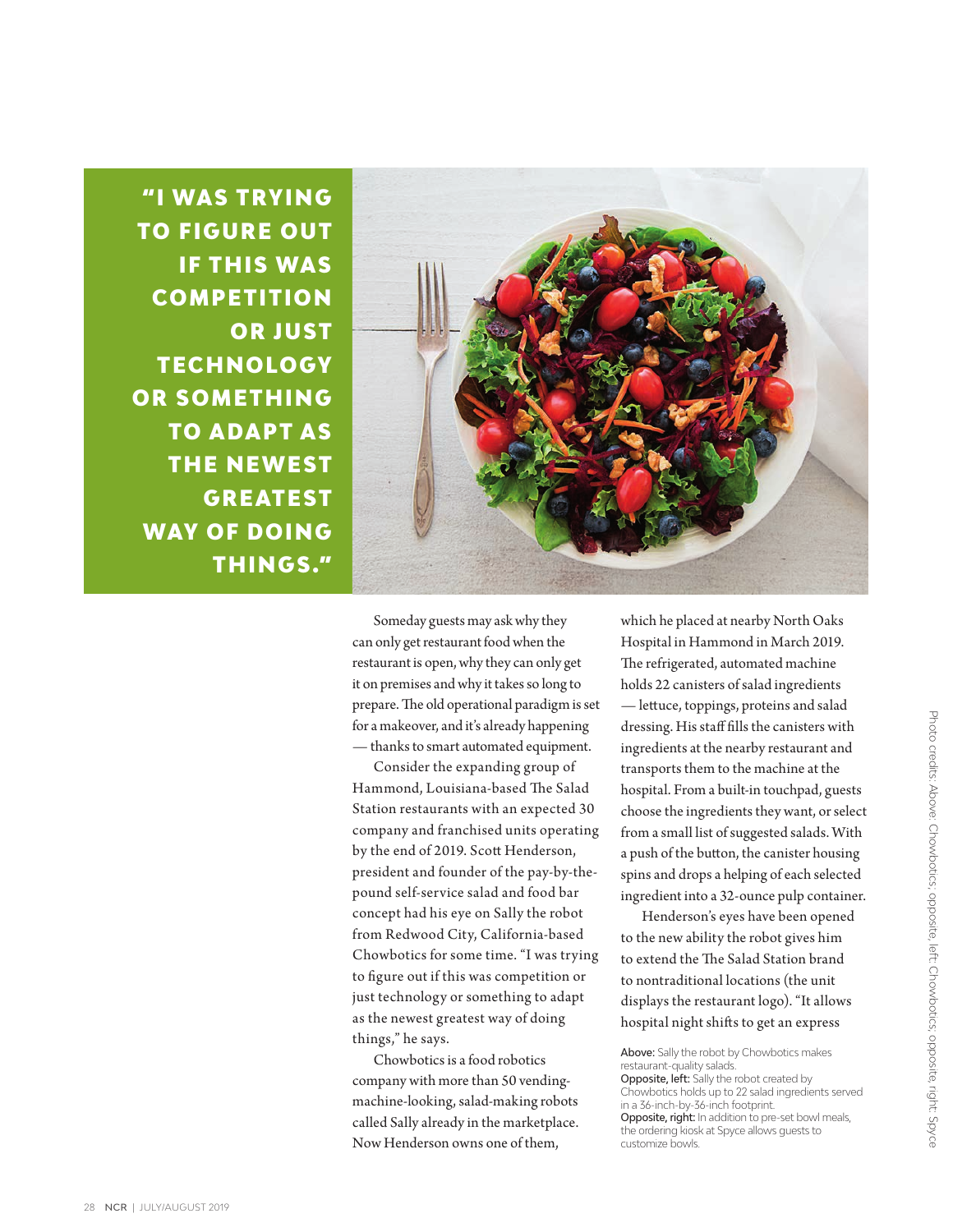salad rather than a candy bar from a vending machine," he says.

Since launching the salad robot at the hospital, Henderson has realized an average of \$300 a day in extra income, bringing revenues for his quick-service operation more in line with fine-dining restaurants, he says. His sights are set on purchasing more of the robots to place at other hospitals and at a local university. He believes the opportunity for his franchisees to purchase and place robot salad machines at satellite locations is a revenue-building bonus for them.

# OTHER GAME CHANGERS

Chowbotics' Sally robot is just one example of automation that could quickly become commonplace, especially as minimum wages increase and foodprepping labor is harder to find.

Michelin-starred Daniel Boulud, who lends his expertise as culinary director (and personal investor) for Spyce in Boston, a fast-casual single unit with the tagline "culinary excellence elevated by technology." The restaurant, which opened in May 2018, was founded by four MIT students who came up with a line of seven automated woks to cook internationally themed bowl meals in front of guests using induction heating.

Using a touchpad menu, guests select a bowl meal, (among the choices are a Korean dish of roasted chicken, sautéed kale and brown rice in a bulgogi marinade, soy sauce braised beans, kimchi, scallions, gochujang mayo and sesame seeds; and a Lebanese mix featuring roasted chicken, lentils, white mushrooms, cherry and sun-dried tomatoes, fresh dill, tahini, feta and



Miso Robotics, Pasadena, California, developed Flippy Kitchen Assistant, a burger-flipping robot that can learn from its surroundings and acquire new skills over time, according to the company website. It can work the fryer or the grill using sensors to time its movements. CaliBurger in Pasadena is championing the technology in its kitchen.

Industry elites have their eye on kitchen automation, including cucumber salad). The customer's name displays above the wok that begins working on their meal. An automated runner behind the woks grabs the ingredients, which go in the heated wok before tumbling for two and a half minutes. When it's done, a bowl swings into place and the ingredients drop into it. Servers finish off the bowls with additional fresh ingredients they see on a screen for that order.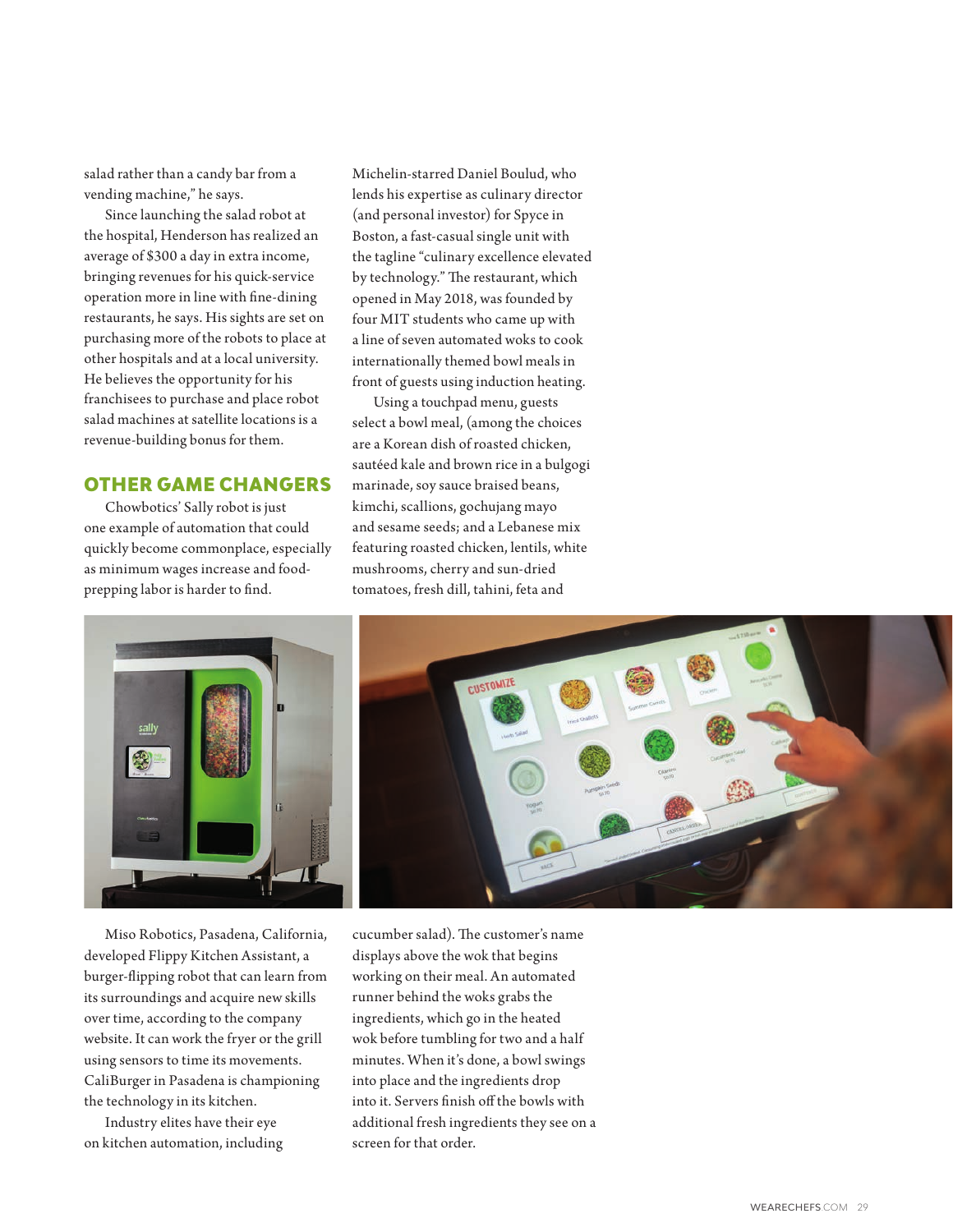

Since the restaurant has only been open for just over a year, expansion predictions are difficult, given that the four founders have a tech, rather than a restaurant, background. "We have had a lot of inbound interest, but for us, we're firmly dedicated to building a stable and strong restaurant company," says COO Kale Rogers. However, he notes there could be as many as three Spyce restaurants open by the end of 2019 and up to six by the end of 2020.

# FINDING BETTER WAYS

Automation is hardly new to the restaurant industry, considering that the KitchenAid stand mixer entered the market 100 years ago this year. Prior to that, dough was mixed by hand. "We will always find ways to create innovations that help us be better at what we do, creating and serving food and beverage to the world," says Alex Susskind, associate dean for academic affairs and professor of food and beverage management for Cornell School of

Above: The robotic woks at Spyce cook meals in less than three minutes using induction heating.

Hotel Administration in the SC Johnson College of Business, Ithaca, New York.

As an example, he points out McDonald's French fries. "The fryer automatically goes down, cooks the fries for a determined amount of time at the correct temperature, and when they are done, the fryer comes up. That's a robot," he says.

With his Sally robot experience, Henderson believes the industry is only scratching the surface of what's possible. "In 10 years, many things will be automated and practical," he says. "In five years, major chains will have automation figured out more than they do now, and we will see that much more being used."

Spyce, with its automated woks, is already experimenting with other automated cooking methods, Rogers says — though he can't elaborate yet.

Chowbotics' Sally is expanding beyond salads. The company introduced açai bowl capabilities at the National Restaurant Association Restaurant, Hotel-Motel show in Chicago in May. Grain and breakfast bowls are a step away.

### AUTOMATION BENEFITS

The cost to automate is within reason. The Sally robot costs \$30,000 to purchase outright or can be financed for \$640 a month over five years, says Chowbotics' CEO Deepak Sekar.

The benefits of automation may outweigh the cost, especially as automation combined with smart capabilities improves over time. "Right now, self-driving cars don't work perfectly," Susskind says. "But 30 years from now we'll look back and laugh and say, 'Remember when self-driving cars used to hit trees?'" Likewise, the foodservice industry will find ways to make automation work on a wide-scale basis.

With reduced labor involved, automation can allow for reduced meal costs. Sekar points out that those operating the Sally robot are selling the salads for less than a packaged salad mix